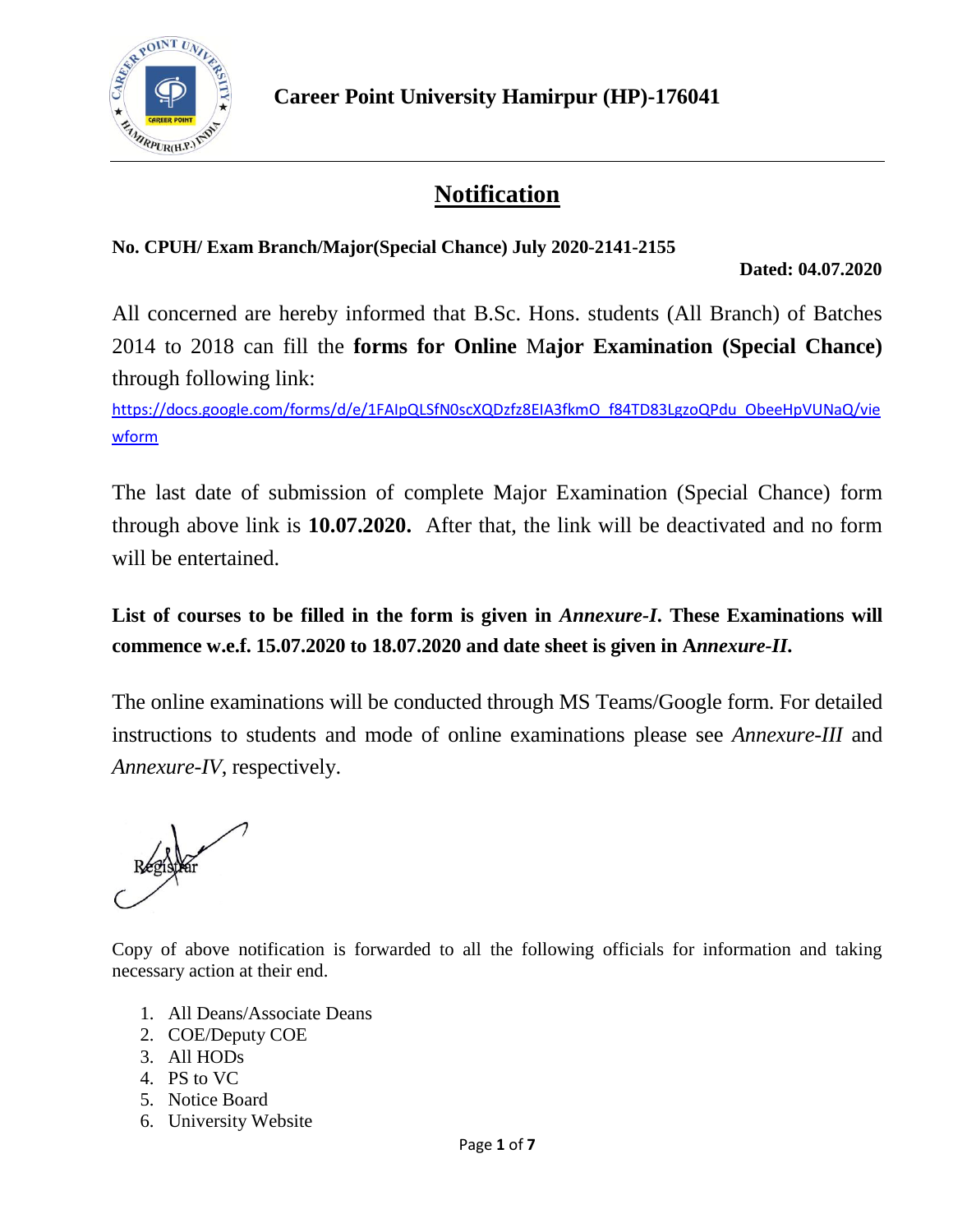**List of four Generic Elective Papers (GE) (GE-1 to GE-4 from different Departments):** 

### **Department of Chemistry**

| Sr. No. | <b>Course Name</b>                             | <b>Course Code</b> | L T P | <b>Credits</b>           |
|---------|------------------------------------------------|--------------------|-------|--------------------------|
|         | Semester-I (GE-1 and GE-1 Lab)                 |                    |       |                          |
| 1.      | Inorganic Chemistry $-I$                       | 400                | 4     |                          |
| 2.      | Inorganic Chemistry – I Lab                    | <b>CYP 221</b>     | 004   | 2                        |
|         | Semester-II (GE-2 and GE-2 Lab)                |                    |       |                          |
| 1.      | Organic Chemistry $-I$                         | <b>CYL 271</b>     | 400   | 4                        |
| 2.      | Organic Chemistry - I Lab                      | <b>CYP 271</b>     | 004   | $\overline{2}$           |
|         | Semester-III (GE-3 and GE-3 Lab)               |                    |       |                          |
| 1.      | Inorganic Chemistry $-$ II                     | <b>CYL 321</b>     | 400   | $\overline{4}$           |
| 2.      | Inorganic Chemistry - II Lab<br><b>CYP 321</b> |                    | 004   | $\mathfrak{D}$           |
|         | Semester-IV (GE-4 and GE-4 Lab)                |                    |       |                          |
| 1.      | Inorganic Chemistry – III                      | <b>CYL 371</b>     | 400   | $\overline{4}$           |
| 2.      | Inorganic Chemistry – III Lab                  | <b>CYP 371</b>     | 004   | $\mathfrak{D}_{1}^{(1)}$ |

#### **Department of Mathematics**

| Sr. No. | <b>Course Name</b>            | <b>Course Code</b> | L T P | <b>Credits</b> |
|---------|-------------------------------|--------------------|-------|----------------|
|         | Semester-I (GE-1)             |                    |       |                |
| 1.      | Calculus                      | <b>MAL 221</b>     | 5 1 0 | 6              |
|         | Semester-II (GE-2)            |                    |       |                |
| 1.      | <b>Differential Equations</b> | <b>MAL 272</b>     | 510   | 6              |
|         | Semester-III (GE-3)           |                    |       |                |
| 1.      | PDE and Systems of ODE        | <b>MAL 323</b>     | 5 1 0 | 6              |
|         | Semester-IV (GE-4)            |                    |       |                |
| 1.      | <b>Numerical Methods</b>      | <b>MAL 371</b>     | 5 1 0 | 6              |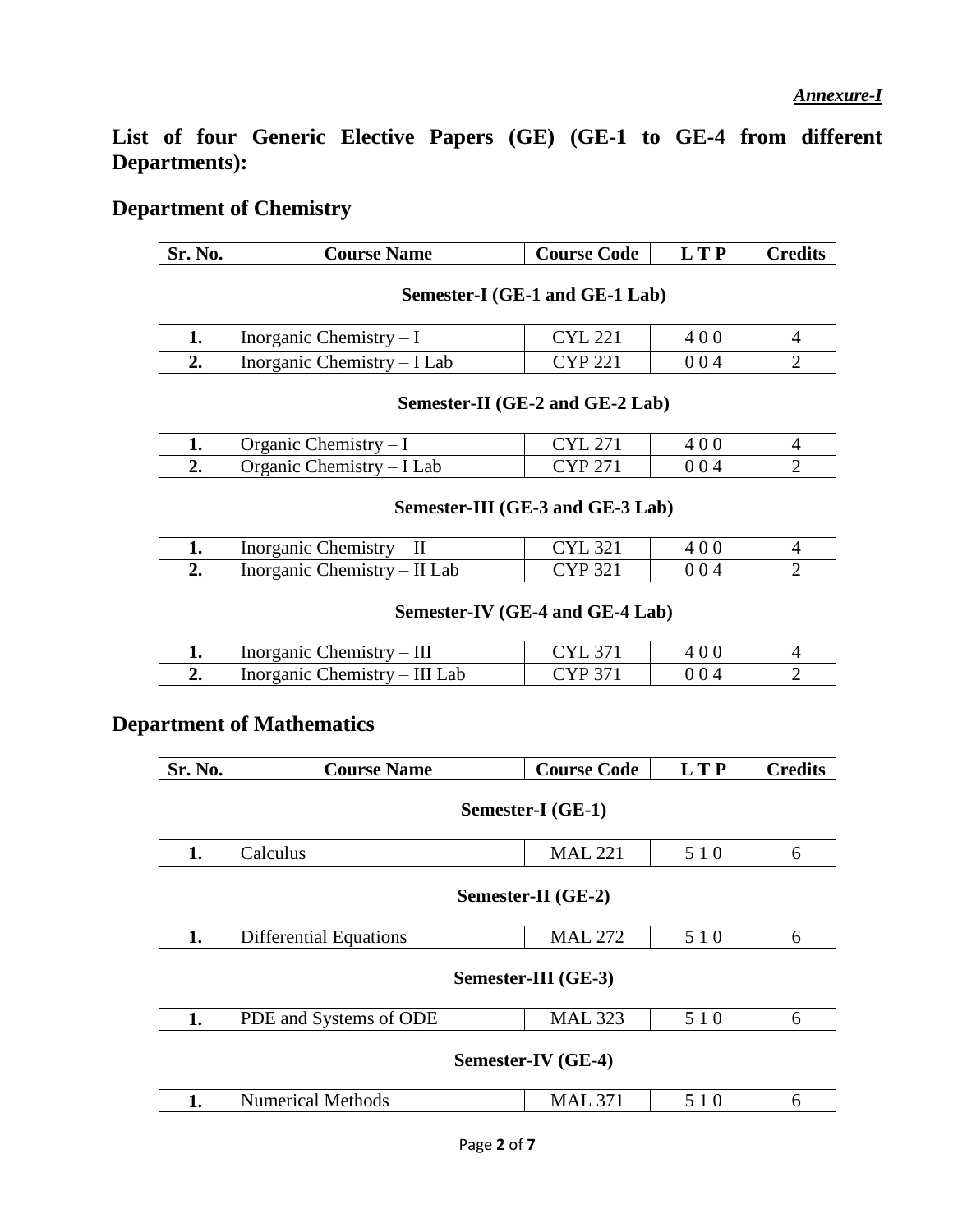# **Department of Physics**

| Sr. No. | <b>Course Name</b>                                    | <b>Course Code</b> | <b>LTP</b> | <b>Credits</b> |  |
|---------|-------------------------------------------------------|--------------------|------------|----------------|--|
|         | Semester-I (GE-1 and GE-1 Lab)                        |                    |            |                |  |
| 1.      | Mathematical Physics $-I$                             | 400                | 4          |                |  |
| 2.      | Mathematical Physics - I Lab                          | <b>PHP 221</b>     | 004        | 2              |  |
|         | Semester-II (GE-2 and GE-2 Lab)                       |                    |            |                |  |
| 1.      | <b>Electricity and Magnetism</b>                      | <b>PHL 271</b>     | 400        | 4              |  |
| 2.      | <b>Electricity and Magnetism Lab</b>                  | <b>PHP 271</b>     | 004        | 2              |  |
|         | Semester-III (GE-3 and GE-3 Lab)                      |                    |            |                |  |
| 1.      | <b>Thermal Physics</b>                                | <b>PHL 322</b>     | 400        | 4              |  |
| 2.      | <b>Thermal Physics Lab</b>                            | <b>PHP 322</b>     | 004        | $\overline{2}$ |  |
|         | Semester-IV (GE-4 and GE-4 Lab)                       |                    |            |                |  |
| 1.      | Analog Systems and Applications                       | <b>PHL 373</b>     | 400        | 4              |  |
| 2.      | Analog Systems and Applications Lab<br>PHP 373<br>004 |                    |            |                |  |

# **Department of Botany**

| Sr. No. | <b>Course Name</b>                                  | <b>Course Code</b> | <b>LTP</b> | <b>Credits</b>              |
|---------|-----------------------------------------------------|--------------------|------------|-----------------------------|
|         | Semester-I (GE-1 and GE-1 Lab)                      |                    |            |                             |
| 1.      | Biomolecules and Cell Biology                       | <b>BYL 222</b>     | 400        | 4                           |
| 2.      | Biomolecules and Cell Biology Lab<br><b>BYP 222</b> |                    | 004        | $\overline{2}$              |
|         | Semester-II (GE-2 and GE-2 Lab)                     |                    |            |                             |
| 1.      | Mycology and Phytopathology                         | <b>BYL 271</b>     | 400        | $\overline{A}$              |
| 2.      | Mycology and Phytopathology Lab<br><b>BYP 271</b>   |                    | 004        | $\overline{2}$              |
|         | Semester-III (GE-3 and GE-3 Lab)                    |                    |            |                             |
| 1.      | <b>Economic Botany</b>                              | <b>BYL 322</b>     | 400        | $\overline{4}$              |
| 2.      | Economic Botany Lab                                 | <b>BYP 322</b>     | 004        | $\overline{2}$              |
|         | Semester-IV (GE-4 and GE-4 Lab)                     |                    |            |                             |
| 1.      | Plant Ecology and Phytogeography                    | <b>BYL 372</b>     | 400        | $\overline{A}$              |
| 2.      | Plant Ecology and Phytogeography Lab                | <b>BYP 372</b>     | 004        | $\mathcal{D}_{\mathcal{L}}$ |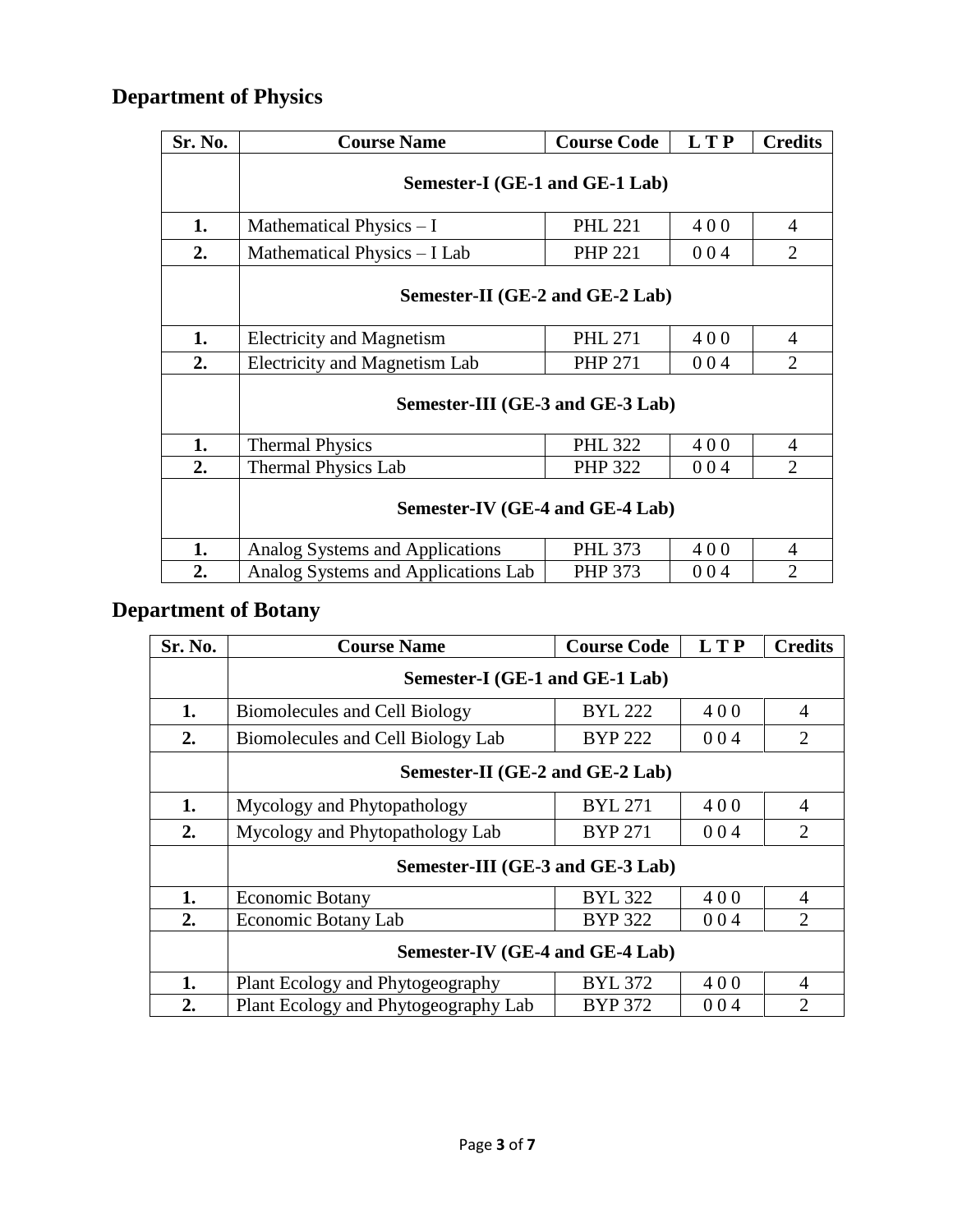## **Department of Zoology**

| Sr. No. | <b>Course Name</b>                                               | <b>Course Code</b> | <b>LTP</b> | <b>Credits</b> |  |  |  |
|---------|------------------------------------------------------------------|--------------------|------------|----------------|--|--|--|
|         | Semester-I (GE-1 and GE-1 Lab)                                   |                    |            |                |  |  |  |
| 1.      | <b>ZYL 222</b><br>400<br>Principles of Ecology                   |                    |            |                |  |  |  |
| 2.      | Principles of Ecology Lab                                        | <b>ZYP 222</b>     | 004        | $\overline{2}$ |  |  |  |
|         | Semester-II (GE-2 and GE-2 Lab)                                  |                    |            |                |  |  |  |
| 1.      | Cell Biology                                                     | <b>ZYL 272</b>     | 400        | $\overline{4}$ |  |  |  |
| 2.      | Cell Biology Lab                                                 | <b>ZYP 272</b>     | 004        | $\overline{2}$ |  |  |  |
|         | Semester-III (GE-3 and GE-3 Lab)                                 |                    |            |                |  |  |  |
| 1.      | <b>Fundamentals of Biochemistry</b>                              | ZYL 323            | 400        | $\overline{4}$ |  |  |  |
| 2.      | ZYP 323<br>004<br><b>Fundamentals of Biochemistry Lab</b>        |                    |            | $\overline{2}$ |  |  |  |
|         | Semester-IV (GE-4 and GE-4 Lab)                                  |                    |            |                |  |  |  |
| 1.      | <b>Biochemistry of Metabolic Processes</b>                       | ZYL 373            | 400        | $\overline{4}$ |  |  |  |
| 2.      | <b>Biochemistry of Metabolic Processes Lab</b><br>ZYP 373<br>004 |                    |            |                |  |  |  |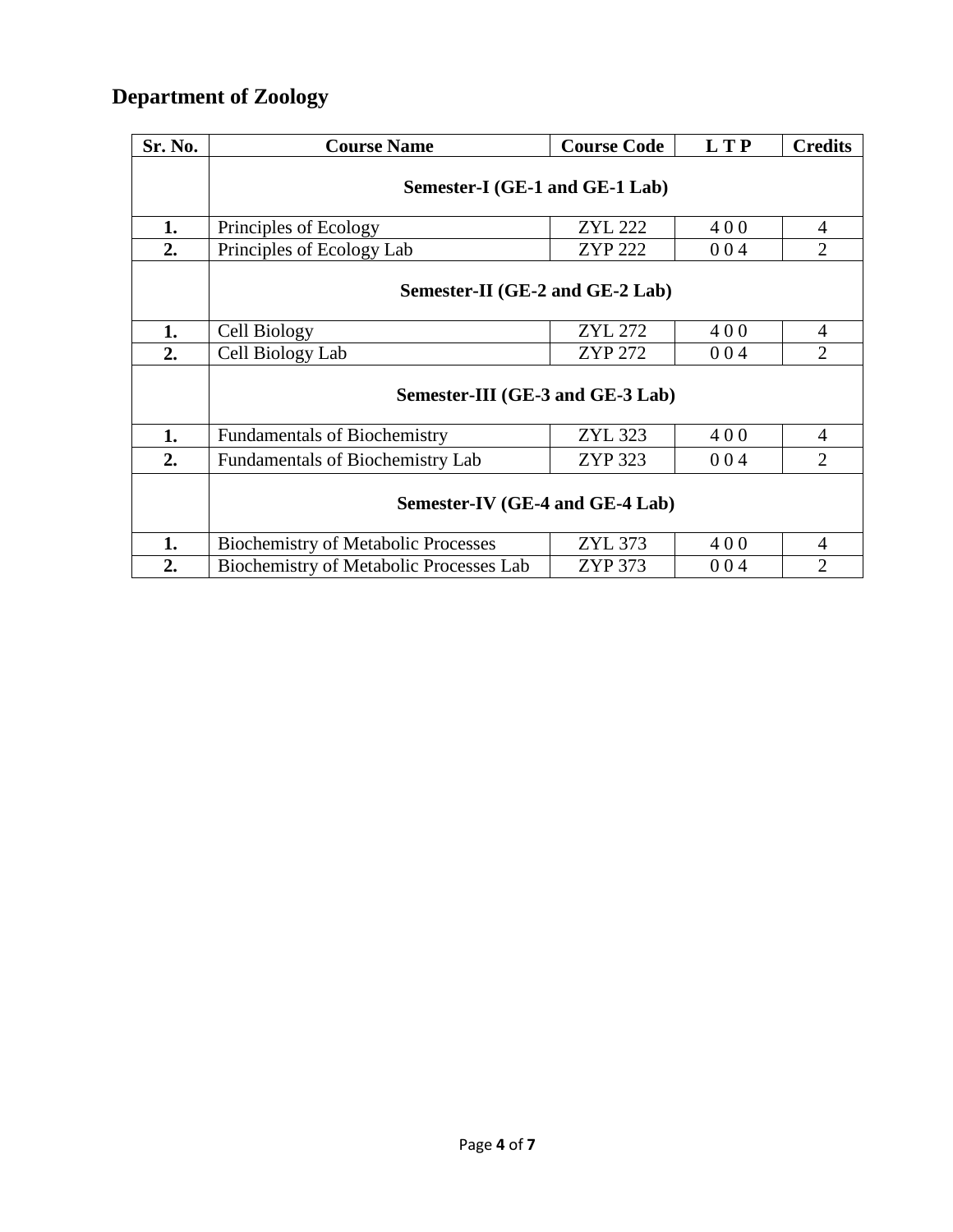

CAREER POINT UNIVERSITY HAMIRPUR H.P. Date Sheet Major Examination (Special Chance) (July, 2020)

CPUH/Acad/Exam(Special Chance)/2020-21 /

#### Mode of Exam: Online on MS Teams/Google form

#### Timing: 11:00 AM to 12:30 PM

| Date       | B.Sc. Hons 1st/2nd/3rd/4th Semesters |           |                |                |         |  |
|------------|--------------------------------------|-----------|----------------|----------------|---------|--|
|            | <b>Botany</b>                        | Chemistry | Mathematics    | Physics        | Zoology |  |
| 15.07.2020 | <b>BYL 222</b>                       | CYL 221   | <b>MAL 221</b> | <b>PHL 221</b> | ZYL 222 |  |
| 16.07.2020 | <b>BYL 271</b>                       | CYL 271   | <b>MAL 272</b> | PHL 271        | ZYL 272 |  |
| 17.07.2020 | <b>BYL 322</b>                       | CYL 321   | <b>MAL 323</b> | <b>PHL 322</b> | ZYL 323 |  |
| 18.07.2020 | <b>BYL 372</b>                       | CYL 371   | <b>MAL 371</b> | PHL 373        | ZYL 373 |  |

**Deputy Controller of Examinations** 

Date: 04.07.2020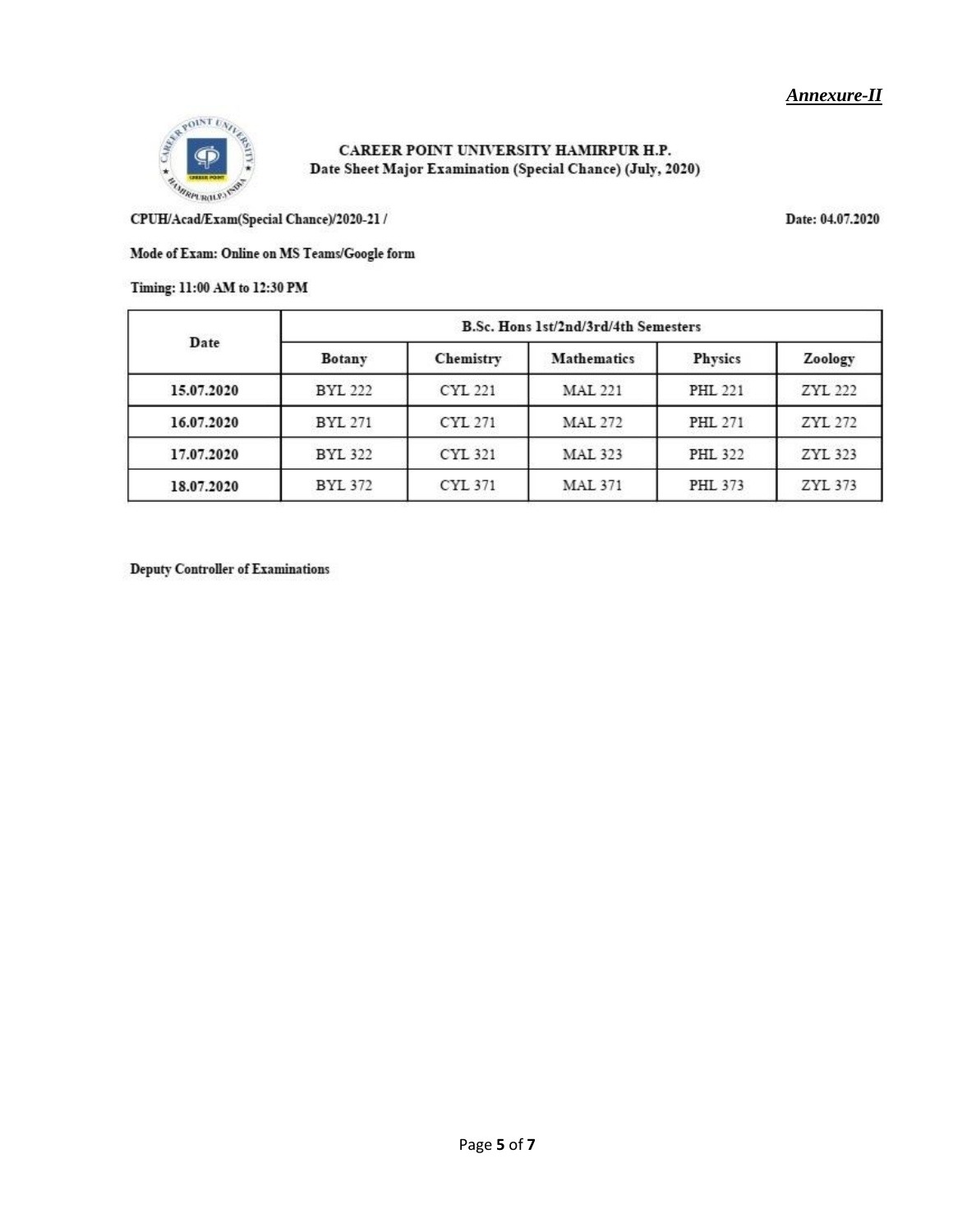#### **Instructions to students for filling up examination form**

- 1. The examinations will be conducted online through MS Teams/Google form platform.
- 2. Fill up all the particulars in online examination form carefully by using following link: [https://docs.google.com/forms/d/e/1FAIpQLSfN0scXQDzfz8EIA3fkmO\\_f84TD83LgzoQPdu\\_ObeeHpVU](https://docs.google.com/forms/d/e/1FAIpQLSfN0scXQDzfz8EIA3fkmO_f84TD83LgzoQPdu_ObeeHpVUNaQ/viewform) [NaQ/viewform](https://docs.google.com/forms/d/e/1FAIpQLSfN0scXQDzfz8EIA3fkmO_f84TD83LgzoQPdu_ObeeHpVUNaQ/viewform)
- 3. Do not leave any column empty, writes N.A., if any column is not applicable to you.
- 4. Students can fill a maximum of **Eight Courses (Theory or Practical)**
- **5. NO FEES** is required for this special chance examination July 202**0**
- 6. Incomplete/incorrect form will be summarily rejected.
- 7. A cut list of students who will be allowed to appear in re-major exams will be displayed on the University website and notice board on dated **13.07.2020. No Admit Card** is required to appear in the exam.

For any query about courses (Theory or Practical) in the respective department or query regarding the special exam, you can contact the following concerned officials:

Dr. Arti Sharma, HOD Botany (Mob.: 8988079030) Dr. Rajesh Kumar, HOD Zoology (Mob.: 9805430493) Dr. Indu Sharma, HOD Physics (Mob.: 8894718245) Dr. Shilpa Sood, HOD Mathematics (Mob.: 7018395272, 9816280885) Dr. Kuldeep Kumar, HOD Chemistry (Mob.: 8261001322)

Ms. Tripta Kumari (Exam Branch): Mob.: 97360 69016 and 8278735538 Mr. Sandip Kumar (Exam Branch): Mob.: 9882302161 and 7018364723

Dr. Kuldeep Kumar (Deputy COE): Mob.: 8261001322